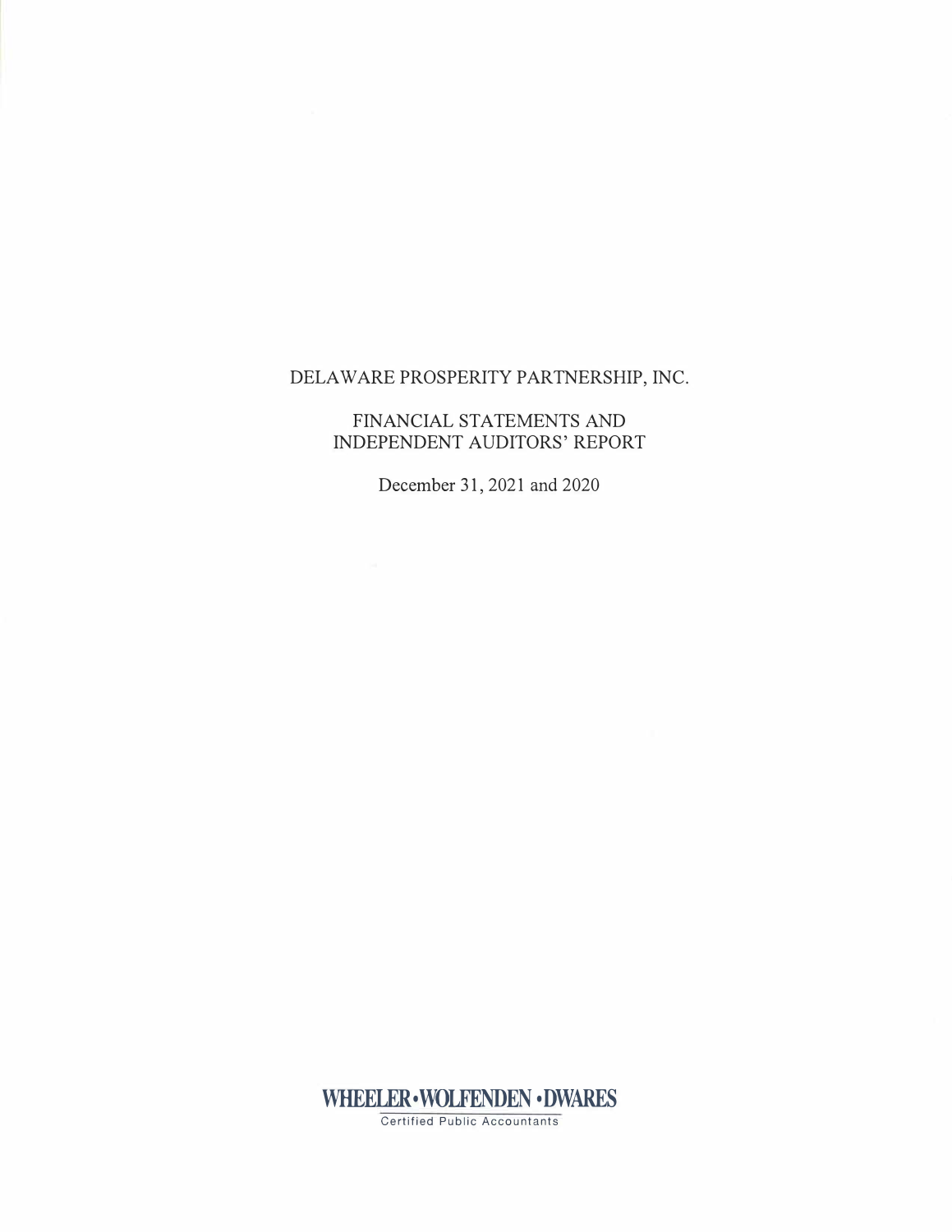# CONTENTS

|                                     | Page |
|-------------------------------------|------|
| <b>INDEPENDENT AUDITORS' REPORT</b> | 3    |
| FINANCIAL STATEMENTS                |      |
| STATEMENTS OF FINANCIAL POSITION    | 5    |
| STATEMENTS OF ACTIVITIES            | 6    |
| STATEMENTS OF FUNCTIONAL EXPENSES   | 7    |
| STATEMENTS OF CASH FLOWS            | 8    |
| NOTES TO FINANCIAL STATEMENTS       | 9    |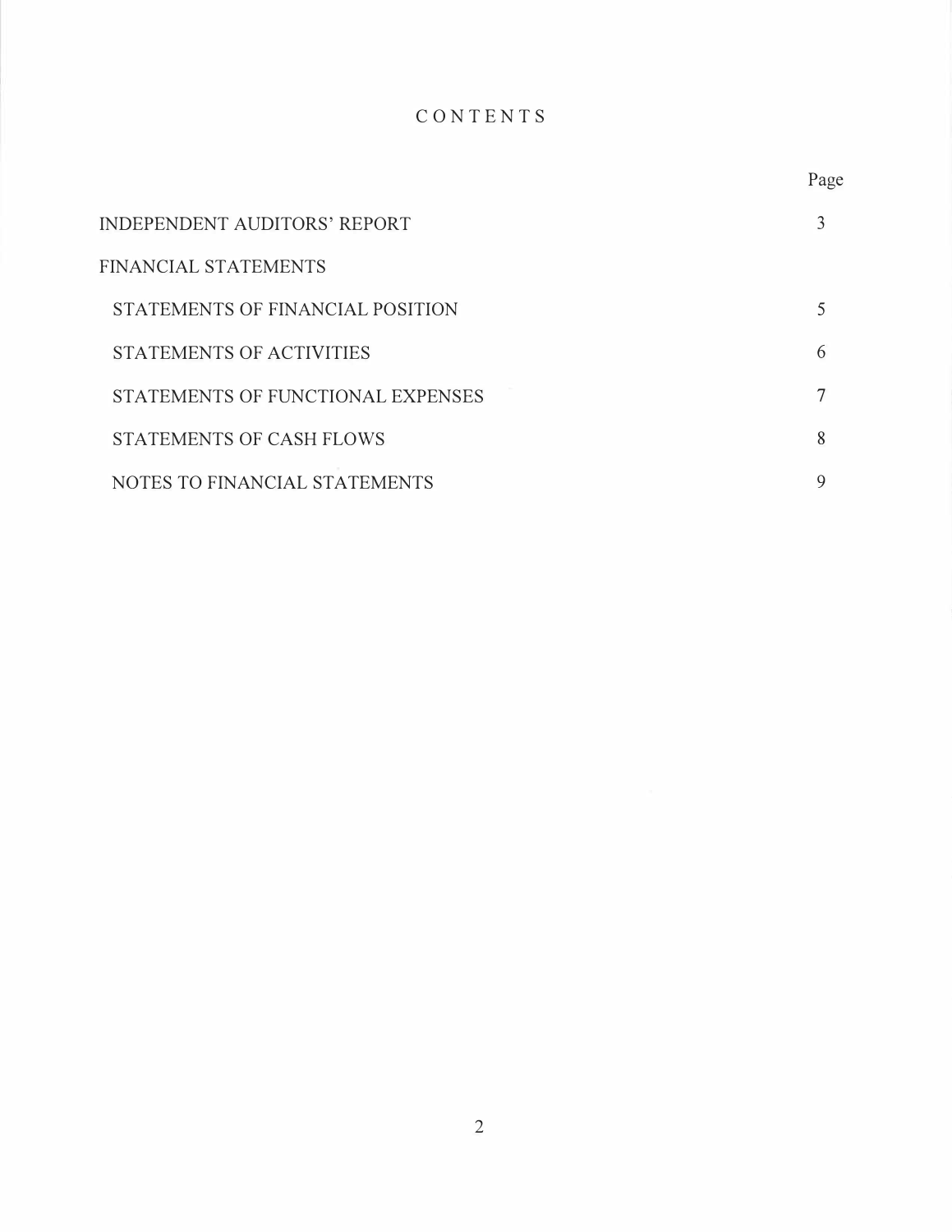

# INDEPENDENT AUDITORS' REPORT

To the Board of Directors Delaware Prosperity Partnership, Inc. Wilmington, Delaware

### **Opinion**

We have audited the accompanying financial statements of Delaware Prosperity Partnership, Inc. (a non-profit organization), which comprise the statements of financial position as of December 31, 2021 and 2020, and the related statements of activities, functional expenses and cash flows for the years then ended, and the related notes to the financial statements.

In our opinion, the financial statements referred to above present fairly, in all material respects, the financial position of Delaware Prosperity Partnership, Inc. as of December 31, 2021 and 2020, and the changes in its net assets and its cash flows for the years then ended in accordance with accounting principles generally accepted in the United States of America.

### **Basis for Opinion**

We conducted our audits in accordance with auditing standards generally accepted in the United States of America. Our responsibilities under those standards are further described in the Auditor's Responsibilities for the Audit of the Financial Statements section of our report. We are required to be independent of Delaware Prosperity Partnership, Inc. and to meet our other ethical responsibilities in accordance with the relevant ethical requirements relating to our audits. We believe that the audit evidence we have obtained is sufficient and appropriate to provide a basis for our audit opinion.

### **Responsibilities of Management for the Financial Statements**

Management is responsible for the preparation and fair presentation of the financial statements in accordance with accounting principles generally accepted in the United States of America, and for the design, implementation, and maintenance of internal control relevant to the preparation and fair presentation of financial statements that are free from material misstatement, whether due to fraud or error.

In preparing the financial statements, management is required to evaluate whether there are conditions or events, considered in the aggregate, that raise substantial doubt about Delaware Prosperity Partnership, Inc. ability to continue as a going concern within one year after the date that the financial statements are available to be issued.

<sup>4550</sup> Linden Hill Road · Suite 20 I · Linden Park · Wilmington, DE 19808 · Phone (302) 254-8240 · Fax (302) 254-8244 *Members of the American Institute of Certified Public Accountants and the Delaware Society of Certified Public Accountants*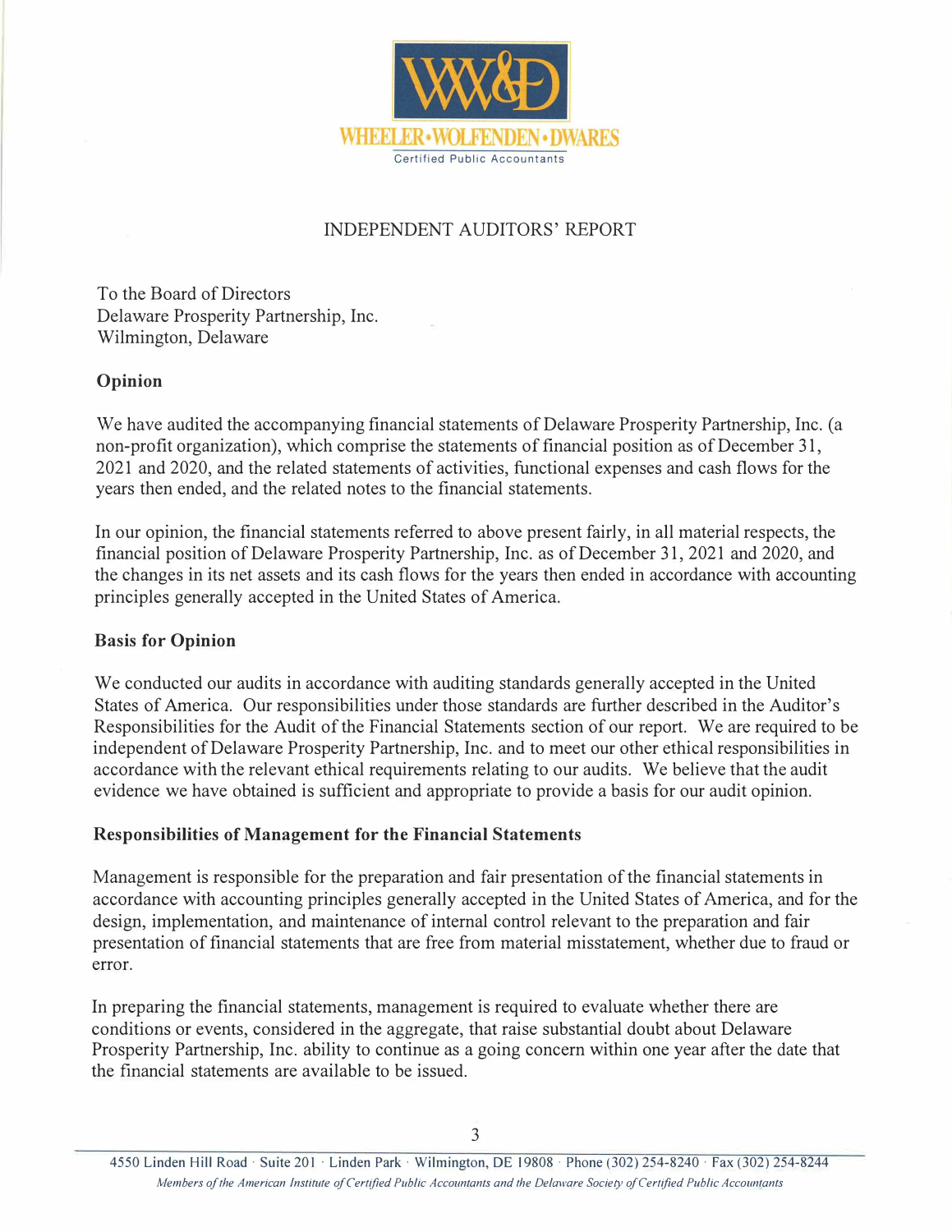### **Auditor's Responsibilities for the Audit of the Financial Statements**

Our objectives are to obtain reasonable assurance about whether the financial statements as a whole are free from material misstatement, whether due to fraud or error, and to issue an auditor's report that includes our opinion. Reasonable assurance is a high level of assurance but is not absolute assurance and therefore is not a guarantee that an audit conducted in accordance with generally accepted auditing standards will always detect a material misstatement when it exists. The risk of not detecting a material misstatement resulting from fraud is higher than for one resulting from error, as fraud may involve collusion, forgery, intentional omissions, misrepresentations, or the override of internal control. Misstatements are considered material if there is a substantial likelihood that, individually or in the aggregate, they would influence the judgment made by a reasonable user based on the financial statements.

In performing an audit in accordance with generally accepted auditing standards, we:

- Exercise professional judgment and maintain professional skepticism throughout the audit.
- Identify and assess the risks of material misstatement of the financial statements, whether due to fraud or error, and design and perform audit procedures responsive to those risks. Such procedures include examining, on a test basis, evidence regarding the amounts and disclosures in the financial statements.
- Obtain an understanding of internal control relevant to the audit in order to design audit procedures that are appropriate in the circumstances, but not for the purpose of expressing an opinion on the effectiveness of Delaware Prosperity Partnership, Inc. internal control. Accordingly, no such opinion is expressed.
- Evaluate the appropriateness of accounting policies used and the reasonableness of significant accounting estimates made by management, as well as evaluate the overall presentation of the financial statements.
- Conclude whether, in our judgment, there are conditions or events, considered in the aggregate, that raise substantial doubt about Delaware Prosperity Partnership, Inc. ability to continue as a going concern for a reasonable period of time.

We are required to communicate with those charged with governance regarding, among other matters, the planned scope and timing of the audit, significant audit findings, and certain internal control related matters that we identified during the audit.

Whele Walkert and Dware P.A

May 23, 2022 Wilmington, Delaware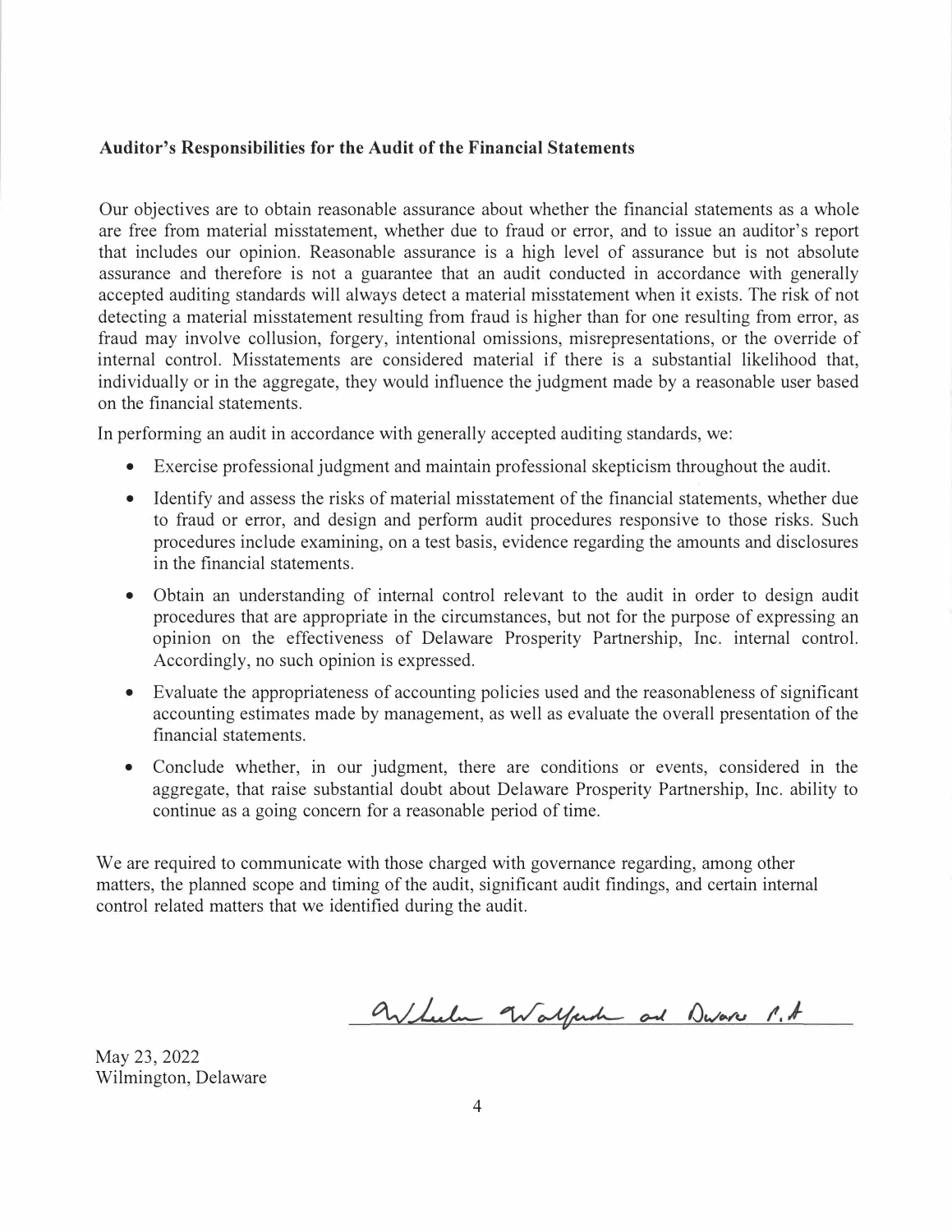# STATEMENTS OF FINANCIAL POSITION

# December 31, 2021 and 2020

### ASSETS

|                                                                                                    |               | 2021                           |              | 2020                          |
|----------------------------------------------------------------------------------------------------|---------------|--------------------------------|--------------|-------------------------------|
| <b>CURRENT ASSETS</b><br>Cash and cash equivalents<br>Contributions receivable<br>Prepaid expenses | $\mathbb{S}$  | 2,942,663<br>271,250<br>69,722 | $\mathbb{S}$ | 2,955,816<br>170,000<br>4,750 |
| Total current assets                                                                               |               | 3,283,635                      |              | 3,130,566                     |
| PROPERTY AND EQUIPMENT<br>Less: accumulated depreciation                                           |               | 27,478<br>(11, 362)            |              | 27,478<br>(7,528)             |
| Total property and equipment – net                                                                 |               | 16,116                         |              | 19,950                        |
| <b>TOTAL ASSETS</b>                                                                                | \$            | 3,299,751                      | \$           | 3,150,516                     |
| <b>LIABILITIES AND NET ASSETS</b>                                                                  |               |                                |              |                               |
| <b>CURRENT LIABILITIES</b><br>Accounts payable<br>Accrued expenses<br>Agency fund                  | $\mathcal{S}$ | 99,918<br>22,030<br>45,000     | $\mathbb{S}$ | 88,267                        |
| Total current liabilities                                                                          |               | 166,948                        |              | 88,267                        |
| <b>NET ASSETS</b><br><b>Without Donor Restriction</b><br><b>With Donor Restrictions</b>            |               | 3,069,091<br>63,712            |              | 2,992,449<br>69,800           |
| Total net assets                                                                                   |               | 3,132,803                      |              | 3,062,249                     |
| <b>TOTAL LIABILITIES AND</b><br><b>NET ASSETS</b>                                                  | \$            | 3,299,751                      | $\mathbb{S}$ | 3,150,516                     |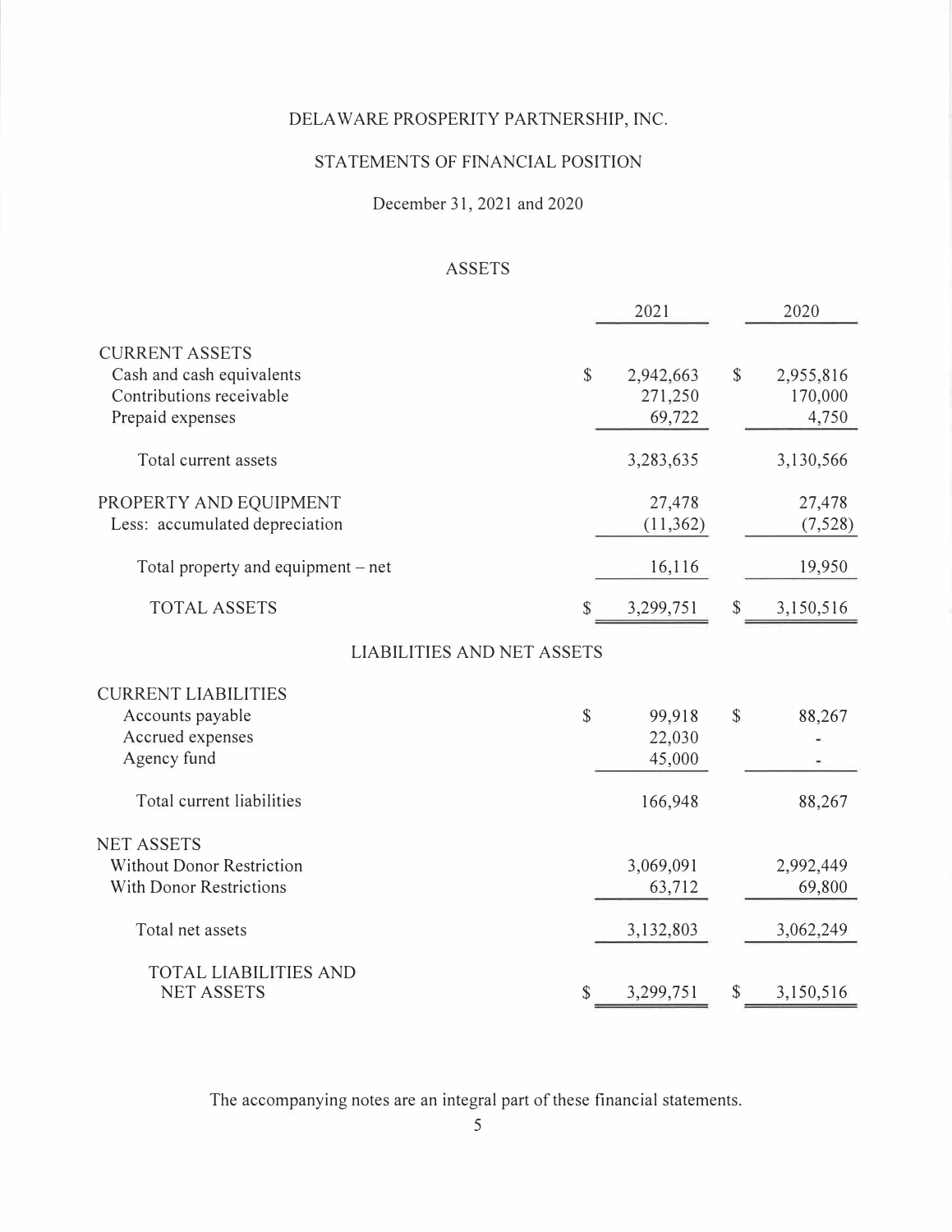# STATEMENTS OF ACTIVITIES

### For the Years Ended December 31, 2021 and 2020

|                                       |                      |               | 2021              |              |           |
|---------------------------------------|----------------------|---------------|-------------------|--------------|-----------|
|                                       | <b>Without Donor</b> |               | <b>With Donor</b> |              |           |
|                                       | Restrictions         |               | Restrictions      |              | Total     |
| REVENUE AND OTHER SUPPORT             |                      |               |                   |              |           |
| Contributions                         | \$<br>1,108,000      | $\mathcal{S}$ | 60,000            | $\mathbb{S}$ | 1,168,000 |
| Grants                                | 2,000,000            |               |                   |              | 2,000,000 |
| In-Kind revenue                       | 6,000                |               |                   |              | 6,000     |
| Interest income                       | 461                  |               |                   |              | 461       |
| Net assets released from restrictions | 66,088               |               | (66, 088)         |              |           |
| Total revenue and other support       | 3,180,549            |               | (6,088)           |              | 3,174,461 |
| <b>EXPENSES</b>                       |                      |               |                   |              |           |
| Program services                      | 2,522,048            |               |                   |              | 2,522,048 |
| Management and general                | 442,214              |               |                   |              | 442,214   |
| Fundraising                           | 139,645              |               |                   |              | 139,645   |
| Total expenses                        | 3,103,907            |               |                   |              | 3,103,907 |
| Change in net assets                  | 76,642               |               | (6,088)           |              | 70,554    |
| Net assets – beginning of year        | 2,992,449            |               | 69,800            |              | 3,062,249 |
| Net assets – end of year              | \$<br>3,069,091      | S             | 63,712            | S            | 3,132,803 |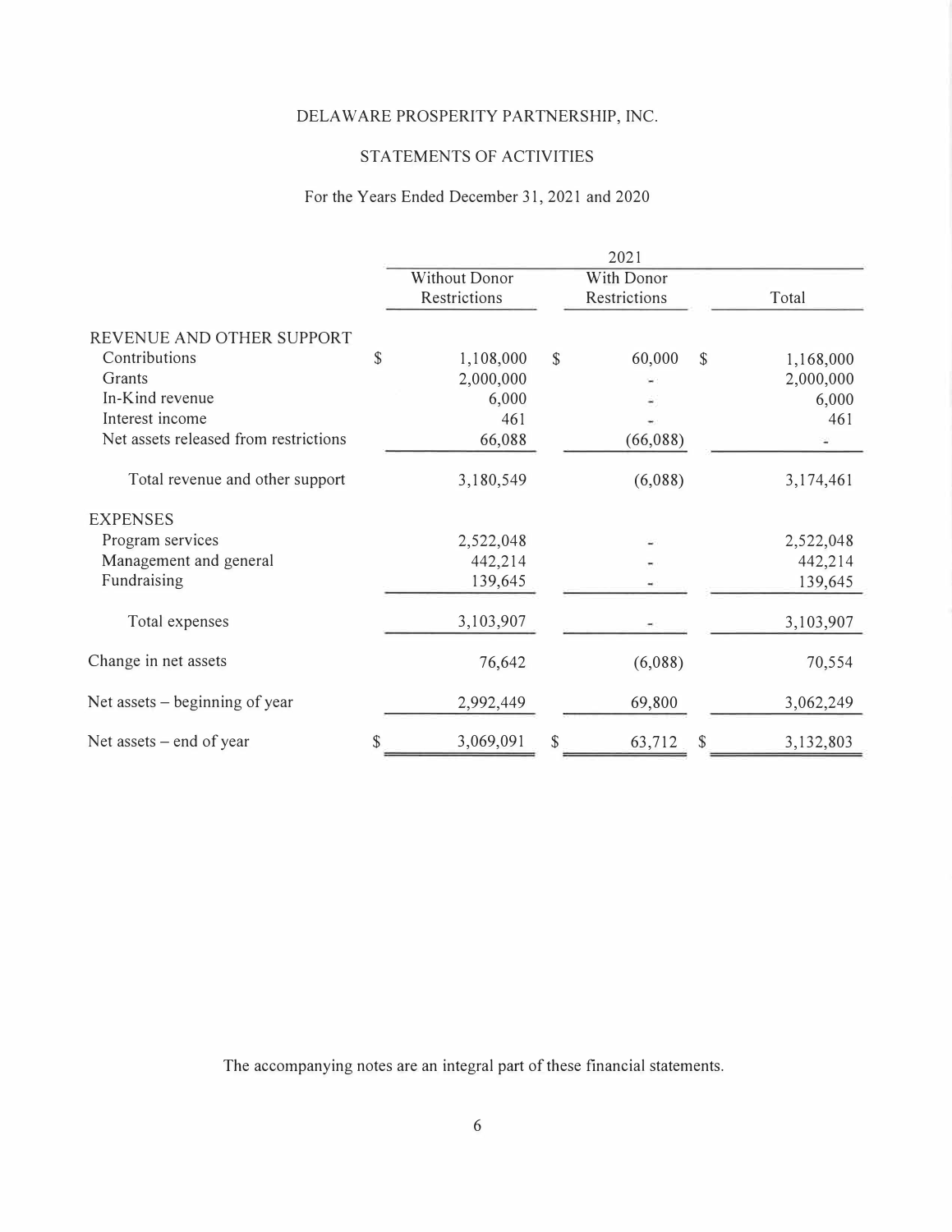|               |                      | 2020         |                 |
|---------------|----------------------|--------------|-----------------|
|               | <b>Without Donor</b> | With Donor   |                 |
|               | Restrictions         | Restrictions | Total           |
|               |                      |              |                 |
| $\mathcal{S}$ | 584,000              | \$<br>50,000 | \$<br>634,000   |
|               | 2,000,000            |              | 2,000,000       |
|               | 5,500                |              | 5,500           |
|               | 10,951               |              | 10,951          |
|               | 228,200              | (228, 200)   |                 |
|               | 2,828,651            | (178,200)    | 2,650,451       |
|               | 2,391,235            |              | 2,391,235       |
|               | 468,593              |              | 468,593         |
|               | 181,262              |              | 181,262         |
|               | 3,041,090            |              | 3,041,090       |
|               | (212, 439)           | (178,200)    | (390, 639)      |
|               | 3,204,888            | 248,000      | 3,452,888       |
| \$            | 2,992,449            | \$<br>69,800 | \$<br>3,062,249 |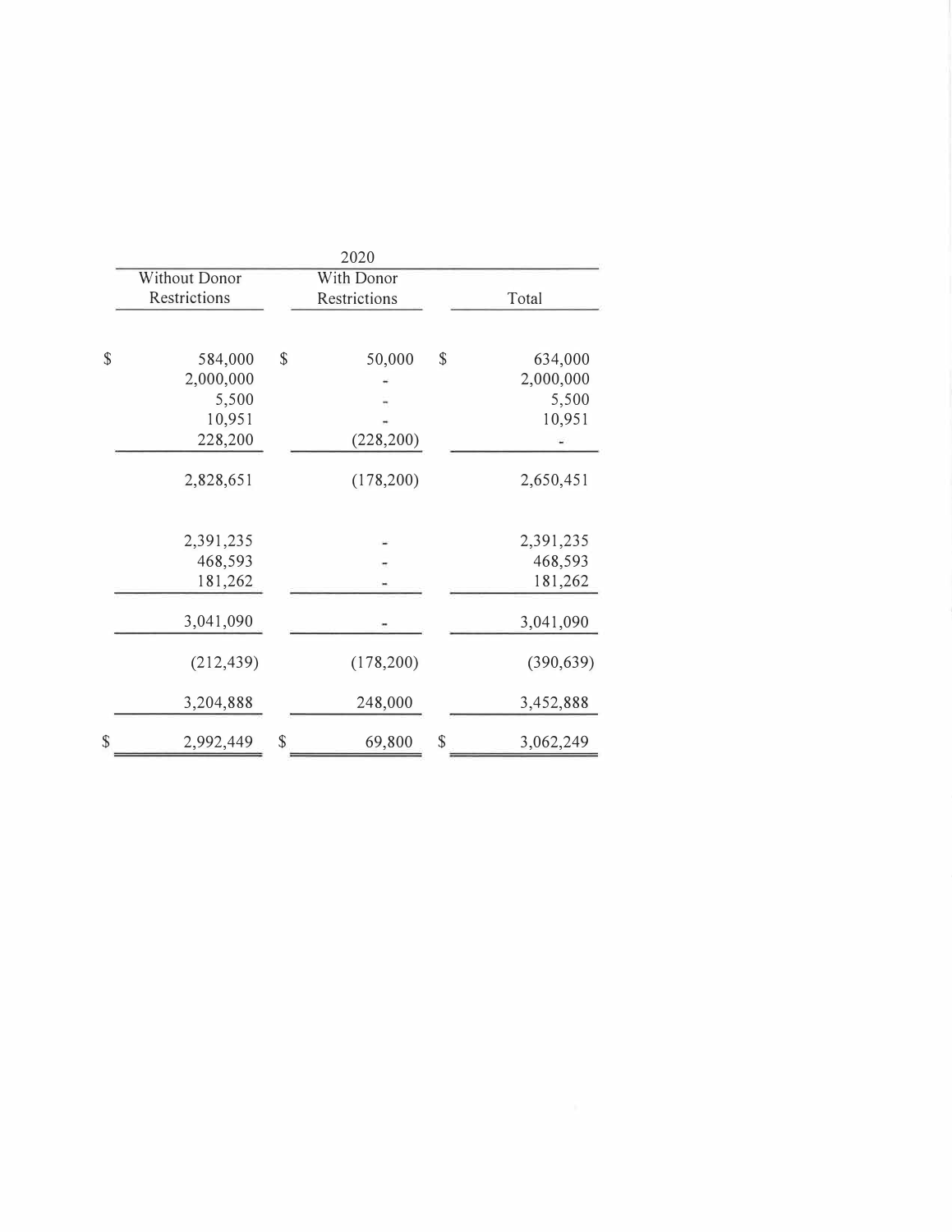### STATEMENTS OF FUNCTIONAL EXPENSES

#### For the Years Ended December 31, 2021 and 2020

|                                     | 2021      |    |             |    |             |                 |
|-------------------------------------|-----------|----|-------------|----|-------------|-----------------|
|                                     | Program   |    | Management  |    |             |                 |
|                                     | Services  |    | and General |    | Fundraising | Total           |
| Salaries<br>$\mathbb{S}$            | 1,079,913 | \$ | 146,214     | \$ | 118,923     | \$<br>1,345,050 |
| Payroll taxes and benefits          | 122,673   |    | 13,918      |    | 11,240      | 147,831         |
|                                     |           |    |             |    |             |                 |
| Total salaries and related expenses | 1,202,586 |    | 160,132     |    | 130,163     | 1,492,881       |
| Advertising and marketing           | 542,230   |    |             |    |             | 542,230         |
| Bad debt                            |           |    | 5,000       |    |             | 5,000           |
| Bank fees                           |           |    | 1,022       |    |             | 1,022           |
| <b>Business development</b>         | 189,353   |    |             |    |             | 189,353         |
| Consulting and temporary            | 101,383   |    |             |    |             | 101,383         |
| Contractor expense                  |           |    |             |    |             |                 |
| <b>COVID Response</b>               |           |    |             |    |             |                 |
| Dues and subscriptions              |           |    | 16,796      |    |             | 16,796          |
| Economic research                   | 88,130    |    |             |    |             | 88,130          |
| Events                              |           |    | 17,053      |    |             | 17,053          |
| In-Kind expense                     | 6,000     |    |             |    |             | 6,000           |
| Innovation                          | 114,621   |    |             |    |             | 114,621         |
| Insurance                           | 105,717   |    | 11,650      |    | 9,482       | 126,849         |
| Maintenance                         |           |    | 96          |    |             | 96              |
| Meals                               |           |    | 30          |    |             | 30              |
| Office expense                      |           |    | 4,589       |    |             | 4,589           |
| Office networking                   |           |    | 9,090       |    |             | 9,090           |
| Parking                             |           |    | 28,405      |    |             | 28,405          |
| Printing and postage                |           |    | 5,114       |    |             | 5,114           |
| Professional development            | 14,964    |    |             |    |             | 14,964          |
| Professional fees                   |           |    | 80,375      |    |             | 80,375          |
| Rent                                |           |    | 94,006      |    |             | 94,006          |
| Talent                              | 157,064   |    |             |    |             | 157,064         |
| Taxes and licenses                  |           |    | 25          |    |             | 25              |
| Telephone and utilities             |           |    | 4,879       |    |             | 4,879           |
| Travel                              |           |    | 118         |    |             | 118             |
| Total operating expenses            | 1,319,462 |    | 278,248     |    | 9,482       | 1,607,192       |
| Depreciation                        |           |    | 3,834       |    |             | 3,834           |
| Total functional expenses<br>\$     | 2,522,048 | \$ | 442,214     | \$ | 139,645     | \$<br>3,103,907 |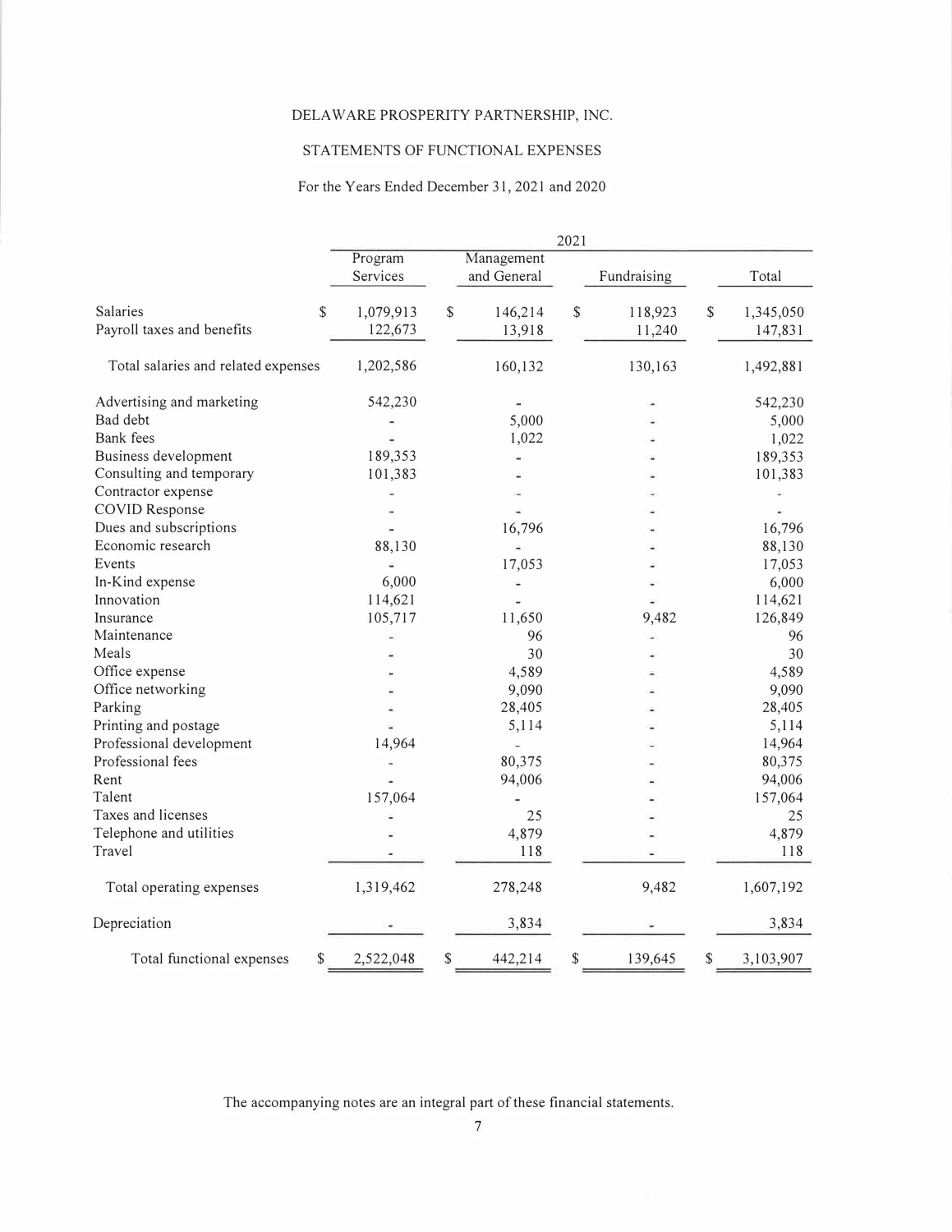|                 |             |                          | 2020 |             |                 |
|-----------------|-------------|--------------------------|------|-------------|-----------------|
| Program         | Management  |                          |      |             |                 |
| Services        | and General |                          |      | Fundraising | Total           |
| \$<br>1,023,626 | \$          | 167,967                  | \$   | 147,960     | \$<br>1,339,553 |
| 109,694         |             | 17,840                   |      | 15,569      | 143,103         |
| 1,133,320       |             | 185,807                  |      | 163,529     | 1,482,656       |
| 330,100         |             |                          |      | 3,402       | 333,502         |
|                 |             |                          |      |             |                 |
|                 |             | 670                      |      |             | 670             |
| 158,222         |             |                          |      |             | 158,222         |
| 259,524         |             |                          |      |             | 259,524         |
|                 |             |                          |      |             |                 |
|                 |             | 29,261                   |      |             | 29,261          |
|                 |             | 24,729                   |      |             | 24,729          |
| 164,609         |             |                          |      |             | 164,609         |
|                 |             | 3,638                    |      |             | 3,638           |
|                 |             |                          |      |             |                 |
| 73,470          |             |                          |      |             | 73,470          |
| 99,667          |             | 26,211                   |      | 14,331      | 140,209         |
|                 |             | 2,332                    |      |             | 2,332           |
|                 |             | $\overline{\phantom{a}}$ |      |             | ä,              |
|                 |             | 7,133                    |      |             | 7,133           |
|                 |             | 4,056                    |      |             | 4,056           |
|                 |             | 26,357                   |      |             | 26,357          |
|                 |             | 1,336                    |      |             | 1,336           |
| 13,399          |             | œ.                       |      |             | 13,399          |
|                 |             | 55,334                   |      |             | 55,334          |
|                 |             | 91,465                   |      |             | 91,465          |
| 158,924         |             |                          |      |             | 158,924         |
|                 |             | 25                       |      |             | 25              |
|                 |             | 6,241                    |      |             | 6,241           |
|                 |             | 164                      |      |             | 164             |
| 1,257,915       |             | 278,952                  |      | 17,733      | 1,554,600       |
|                 |             | 3,834                    |      |             | 3,834           |
| \$<br>2,391,235 | \$          | 468,593                  | \$   | 181,262     | \$<br>3,041,090 |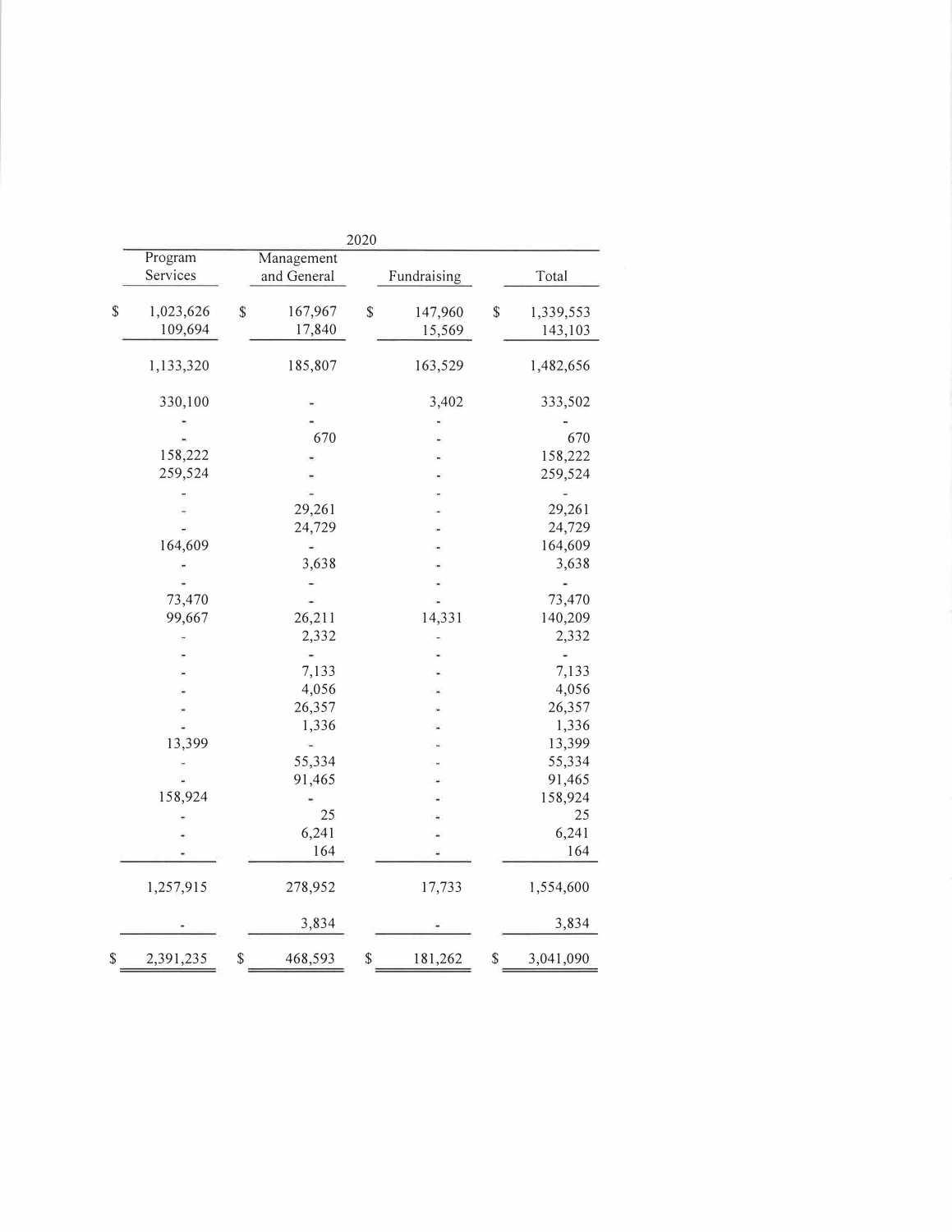### STATEMENTS OF CASH FLOWS

### For the Years Ended December 31, 2021 and 2020

|                                                                                                                    | 2021                                  |              | 2020                               |
|--------------------------------------------------------------------------------------------------------------------|---------------------------------------|--------------|------------------------------------|
| CASH FLOWS FROM OPERATING ACTIVITIES<br>Cash received<br>Cash paid to suppliers and employees<br>Interest received | \$<br>3,072,750<br>(3,086,364)<br>461 | $\mathbb{S}$ | 2,589,543<br>(3,100,797)<br>10,951 |
| Net cash utilized by operating activities                                                                          | (13, 153)                             |              | (500, 303)                         |
| CASH FLOWS FROM INVESTING ACTIVITIES                                                                               |                                       |              |                                    |
| CASH FLOWS FROM FINANCING ACTIVITIES                                                                               |                                       |              |                                    |
| Net decrease in cash                                                                                               | (13, 153)                             |              | (500, 303)                         |
| Cash and cash equivalents – beginning of year                                                                      | 2,955,816                             |              | 3,456,119                          |
| Cash and cash equivalents – end of year                                                                            | 2,942,663                             | \$           | 2,955,816                          |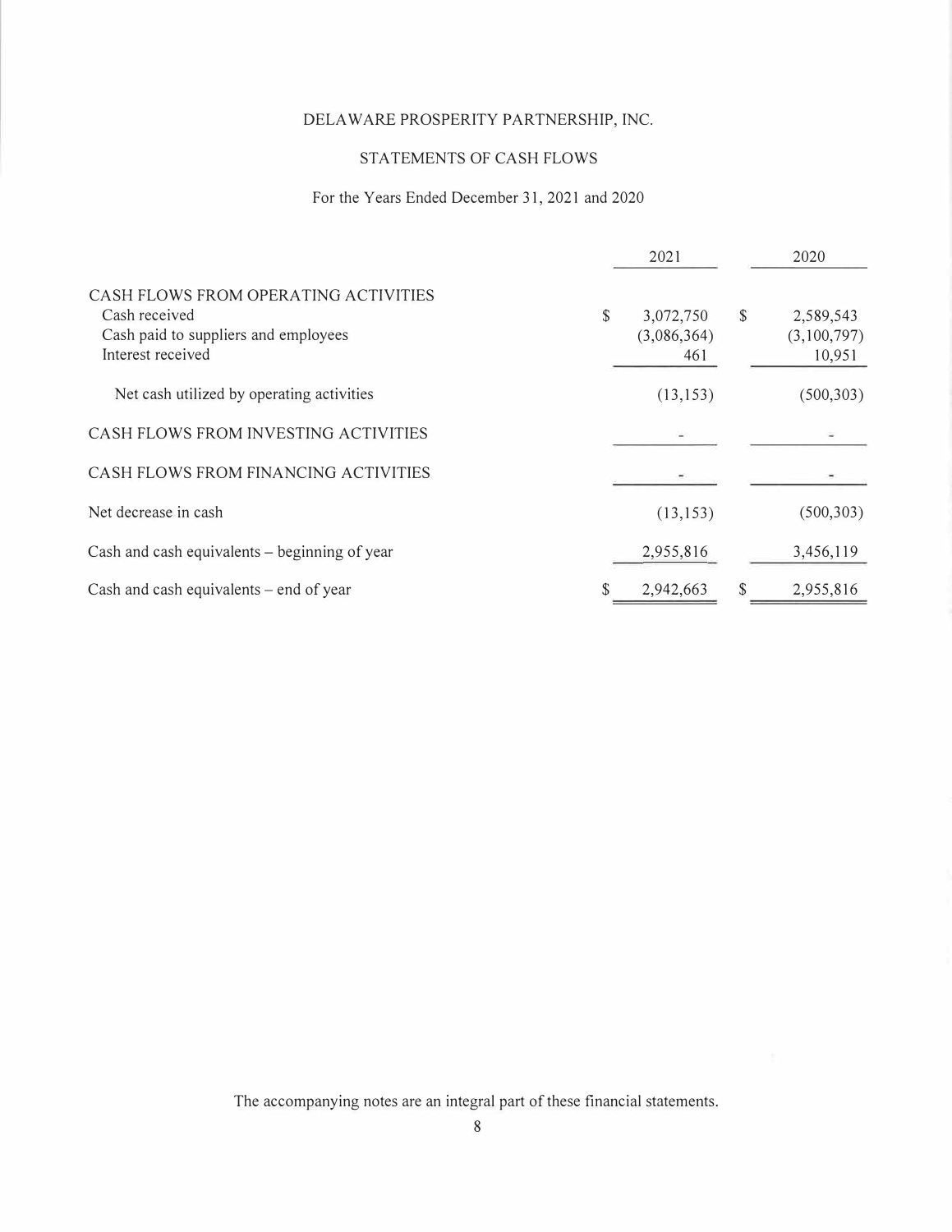#### NOTES TO FINANCIAL STATEMENTS

#### December 31, 2021 and 2020

### NOTE A- NATURE OF ACTIVITIES AND SUMMARY OF SIGNIFICANT ACCOUNTING **POLICIES**

### 1. Nature of Activities

Delaware Prosperity Partnership, Inc. (the Corporation), a public – private partnership formed to leverage private sector resources to enhance business recruitment, promote entrepreneurship and innovation, support workforce development efforts, and produce forward looking analysis on economic trends to best position Delaware's economy to grow. The Corporation is a not-for-profit organization whose mission is to lead the state of Delaware's economic development efforts. Establishment of this corporation was a critical step to enhance the state's ability to attract, grow and retain companies; to build a stronger entrepreneurial and innovation ecosystem; and to support private employers in identifying, recruiting, and developing talent.

The Corporation generates revenue through contributions from various private businesses in Delaware. The corporation is governed by 19 voting directors, a majority of which are appointed by the State's Governor. The Corporation has been recognized as a component unit of the State of Delaware.

### 2. Basis of Accounting

The financial statements of the Corporation have been prepared on the accrual basis of accounting in conformity with accounting principles generally accepted in the United States of America for not-for-profit organizations.

#### 3. Basis of Financial Statement Presentation

The Corporation reports information regarding its financial position and activities according to the following net asset classifications:

**Net assets without donor restrictions:** Net assets that are not subject to donorimposed stipulations and may be expended for any purpose in performing the primary objectives of the Corporation. These net assets may be used at the discretion of the Corporation's management and board of directors.

**Net assets with donor restrictions:** Net assets subject to donor-imposed stipulations. These donor restrictions are temporary in nature; the restrictions will be met by actions of the Corporation or by the passage of time.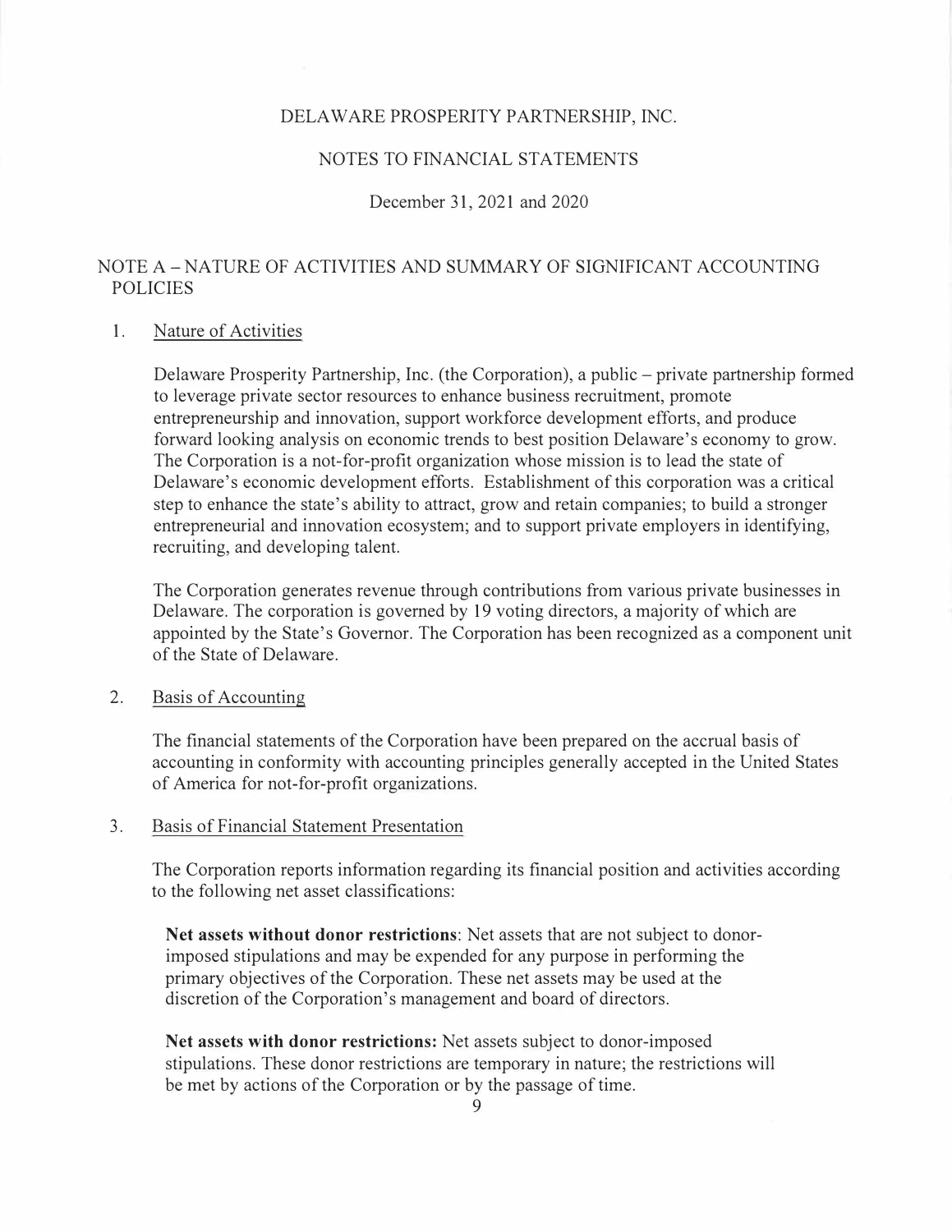### NOTE A- NATURE OF ACTIVITIES AND SUMMARY OF SIGNIFICANT ACCOUNTING POLICIES (CONTINUED)

#### 4. Cash and Cash Equivalents

For purposes of the statement of cash flows, the Corporation considers all unrestricted, highly liquid investments with an initial maturity of three months or less to be cash equivalents.

#### 5. Income Taxes

The Corporation is a not-for-profit organization that is exempt from income taxes under Section 501(c)(3) of the *Internal Revenue Code* and, therefore, has made no provision for Federal income taxes in the accompanying financial statements. In addition, the Corporation has been determined by the Internal Revenue Service not to be a "private foundation" within the meaning of Section 509(a) of the *Internal Revenue Code.*

The Corporation adopted ASC 740-10, *Income Taxes,* as it relates to uncertain tax positions. Management has reviewed its current and past federal income tax positions and has determined, based on clear and unambiguous tax law and regulations, that the tax positions taken are certain and that there is no likelihood that a material tax assessment would be made if a respective government agency examined tax returns subject to audit. Accordingly, no provision for the effects of uncertain tax positions has been recorded.

Currently the 2018, 2019 and 2020 tax years are open and subject to examination by the Internal Revenue Service. However, the Corporation is not currently under audit nor has the Corporation been contacted by this jurisdiction. Interest and penalties related to income taxes are included in income tax expense when incurred.

#### 6. Contributions Receivable

Contributions receivable consist of contributions from various private businesses within the next year. Customer account balances with invoices dated over 90 days old are reviewed individually by management and determined whether or not the amounts are collectible. Payments of contributions receivable are allocated to the specific invoices identified on the customer's remittance advice or, if unspecified, are applied to the earliest unpaid invoices. The Corporation uses the direct write-off method to determine uncollectible receivables. It is the opinion of the Corporation that the bad debt expense computed under this method is not materially different than it would have been if the allowance method were used. For the years ended December 31, 2021 and 2020, bad debt expense was \$5,000 and \$0, respectively.

### 7. Revenue Recognition

Contributions received are recorded as with or without donor restrictions, depending on the existence of any donor restriction. Support that is restricted by the donor is reported as an increase in net assets without donor restrictions if the restriction expires in the reporting period in which the support is recognized. All other donor-restricted support is reported as an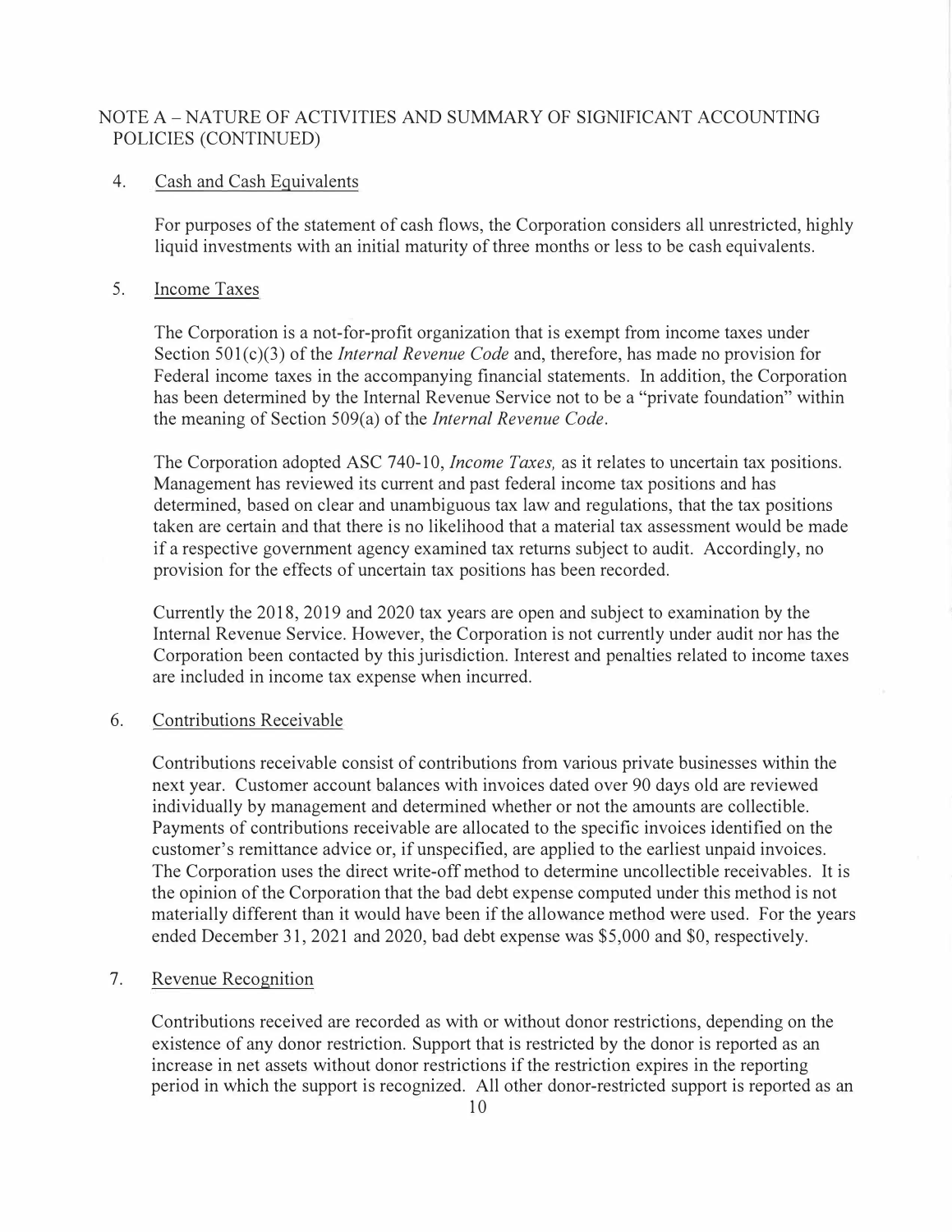### NOTE A-NATURE OF ACTIVITIES AND SUMMARY OF SIGNIFICANT ACCOUNTING POLICIES (CONTINUED)

### 7. Revenue Recognition (Continued)

increase in net assets with donor restrictions. When a restriction expires, net assets with donor restrictions are reclassified to net assets without donor restrictions and reported in the statement of revenue, expenses and other changes in net assets as net assets released from restrictions.

### 8. Advertising and Marketing

The Corporation expenses advertising costs as incurred. Advertising expense for the years ended December 31, 2021 and 2020, totaled \$542,230 and \$333,502 respectively.

### 9. Functional Expenses

The cost of providing various programs and other activities has been summarized on a functional basis in the statement of activities and in the statement of functional expenses. Accordingly, certain costs have been allocated among the programs and supporting services benefited. Such allocations are determined by management on an equitable basis. The expenses that are allocated include salaries, payroll taxes and benefits, advertising and marketing, dues and subscriptions, office expenses, office networking, printing and postage, and travel and entertainment, which are allocated on a basis of time and effort.

#### 10. Use of Estimates

The preparation of financial statements in conformity with accounting principles generally accepted in the United States of America requires management to make estimates and assumptions that affect the reported amounts of assets and liabilities and disclosure of contingent assets and liabilities at the date of the financial statements and the reported amounts of revenues and expenses during the reporting period. Actual results could differ from those estimates.

#### 11. Property and Equipment

Property and equipment are recorded at cost. Provisions for depreciation are made over the estimated useful lives of the respective assets, which generally range from 5 to 39 years, using the straight-line method. Depreciation expense for both years ended December 31, 2021 and 2020 was \$3,834.

Upon retirement or disposition of equipment and fixtures, related costs and accumulated depreciation are removed from the accounts and any resulting gain or loss is included in the statement of activities.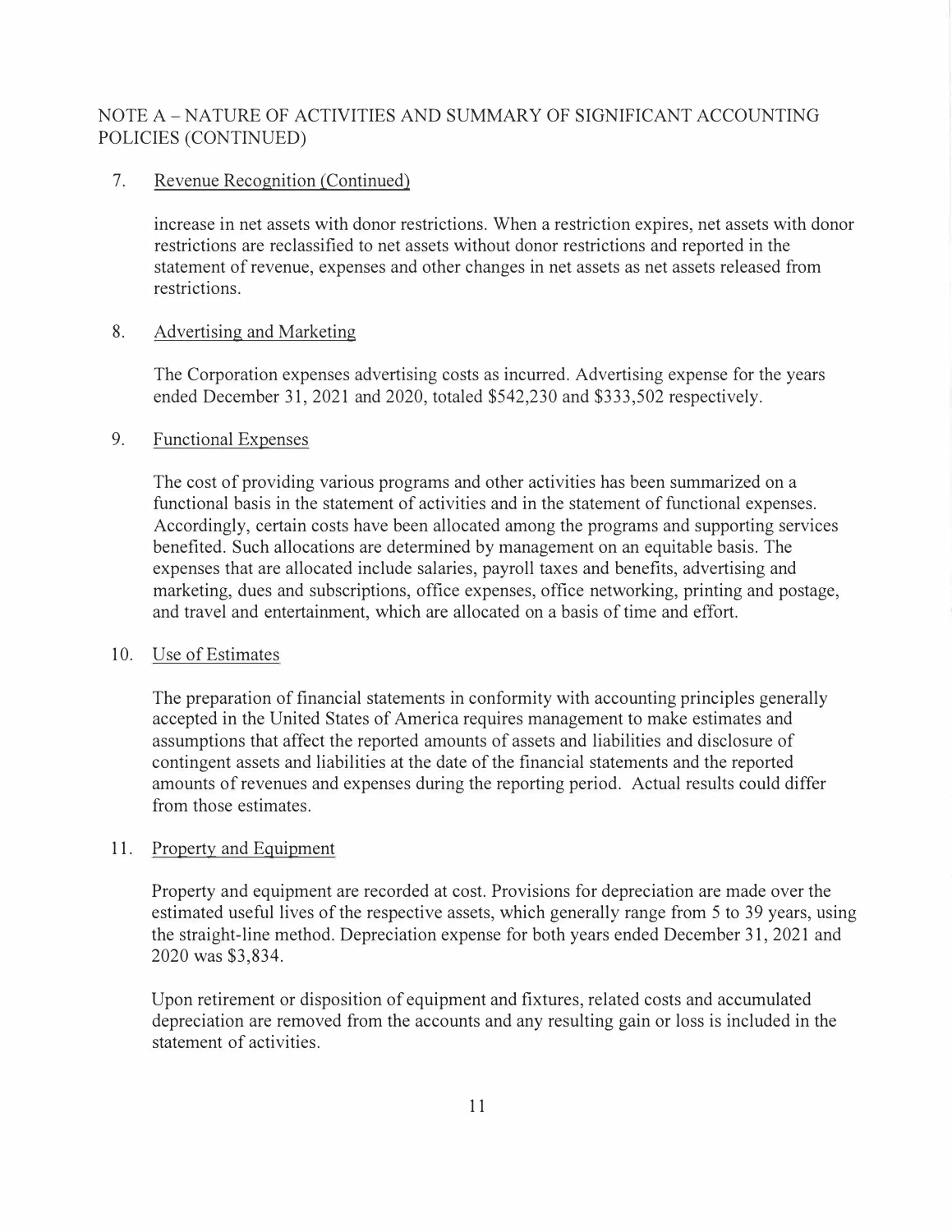### NOTE A- NATURE OF ACTIVITIES AND SUMMARY OF SIGNIFICANT ACCOUNTING POLICIES (CONTINUED)

### 11. Property and Equipment (Continued)

Donations of property and equipment are recorded as contributions at their estimated fair value. Such donations are reported as contributions without donor restrictions unless the donor has restricted the donated asset to a specific purpose. The Corporation received no donated property or equipment during the years ended December 31, 2021 and 2020.

### 12. Agency Funds

The Corporation received funds for a contest called "Startup 302". The Corporation was assisting in administering the contest and therefore held funds on behalf of the Organization until the winners were announced. Subsequent to December 31, 2021 but prior to May 23, 2022 the winners were announced and funds distributed.

### 13. Subsequent Events

In March 2020 the Director General of the World Health Organization declared COVID-19 a pandemic. We are still assessing the impact COVID-19 may have on our business, but there can be no assurance that this analysis will enable us to avoid part or all of any impact from the spread of COVID-19 or its consequences, including downturns in business sentiment generally. The extent to which the COVID-19 pandemic and global efforts to contain its spread will impact our operations will depend on future developments, which are highly uncertain and cannot be predicted at this time, and include the duration, severity and scope of the pandemic and the actions taken to contain or treat the COVID-19 pandemic.

The Corporation has evaluated subsequent events through May 23, 2022, which is the date the financial statements were available to be issued.

### NOTE B - NET ASSETS

Net assets with donor restrictions are available for the following purpose as of December 31:

|                              | 202.   | 2020   |
|------------------------------|--------|--------|
| Specific Purpose             |        |        |
| Health Workforce Development | 63,712 | 69,800 |
| Total                        | 63.712 | 69,800 |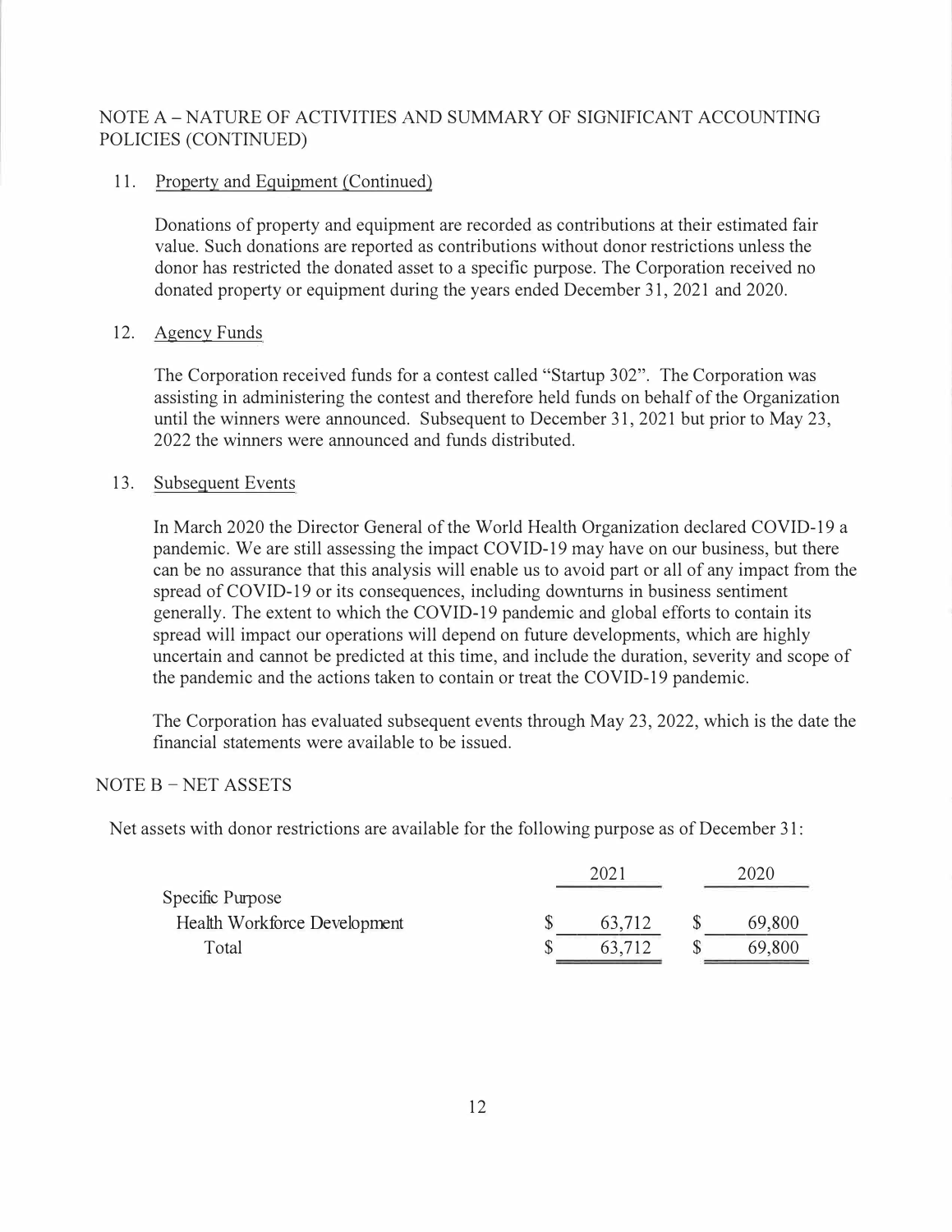#### NOTE B - NET ASSETS - (CONTINUED)

Net assets without donor restrictions are available for the following purposes as of December 31:

|              | 2021      | 2020      |
|--------------|-----------|-----------|
| Undesignated | 3,069,091 | 2,992,449 |
| Total        | 3,069,091 | 2,992,449 |

#### NOTE C - LEASE COMMITMENTS

In August of 2019 the Corporation signed a lease to rent office space for a term of 24 months with monthly payments of \$7,642 for the first twelve months with a two percent increase for the remaining length of the lease. In December of 2021 the Corporation signed a lease to rent office space for a term of 36 months with monthly payments of \$8,029 with the same two percent increase after each successive year. Rent expense for the years ended December 31, 2021 and 2020, was \$94,006 and \$91,465 respectively.

Total minimum lease payments for the above lease is as follows for the years ended December 31:

| 2022  | \$96,348  |
|-------|-----------|
| 2023  | 99,240    |
| 2024  | 102,216   |
| Total | \$297,804 |

### NOTE D - COMMITMENTS AND CONTINGENCIES

In the normal course of business, there are various commitments and contingencies outstanding which are not reflected in these financial statements. In the opinion of management, the outcome of such events, if any, will not have a material effect on the Corporation's financial statements.

#### NOTE E - CONCENTRATIONS

The Corporation maintains cash balances at one financial institution located in Wilmington, Delaware. Under the general deposit insurance rules, the Federal Deposit Insurance Corporation insures all accounts up to \$250,000 per depositor. At times, balances may exceed federally insured limits, although management believes the risk of loss in these situations to be remote. During 2019 the Corporation entered into the CDARS program to mitigate the risk of uninsured cash. The program opens certificates of deposit accounts using multiple different FDIC insured financial institutions, in order to allow the Corporation to invest large amounts of cash while still being covered by the \$250,000 insurance provided by the FDIC. The uninsured cash balances for the years ended December 31, 2021 and 2020, were \$73,002 and \$0 respectively.